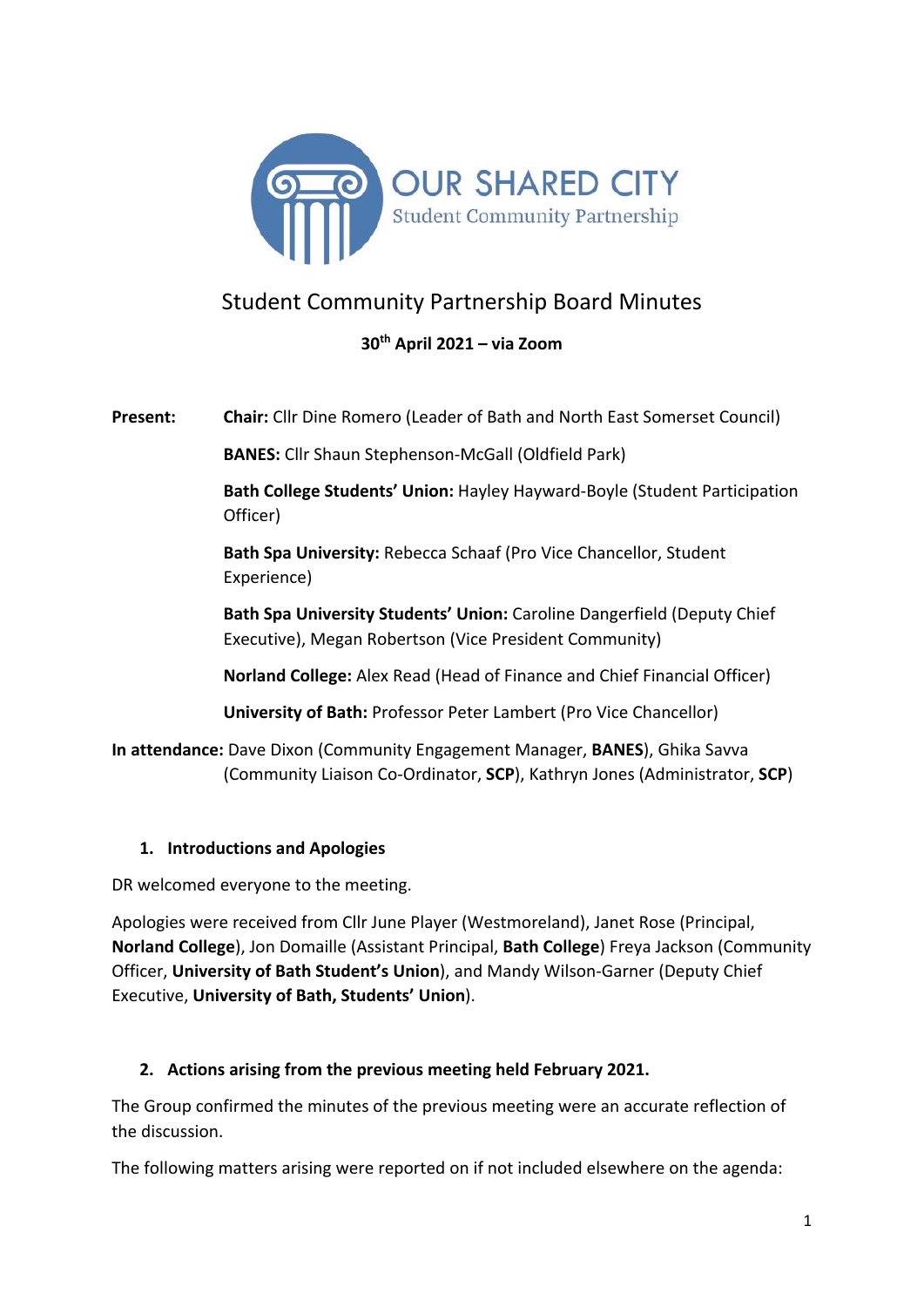| <b>Action</b>                                                                              | Person(s) | <b>Status</b> |
|--------------------------------------------------------------------------------------------|-----------|---------------|
| Send contact information for Bath Live to GS in order to invite                            | <b>DR</b> | Removed       |
| them to a future SCP Committee Meeting.                                                    |           |               |
| Invite Bruce Laurence (now Becky Reynolds) in his capacity as                              | GS        | $Removed -$   |
| Director of Public Health to attend and report to SCP meetings.                            |           | see notes     |
| This will be a standing item on SCP Committee agendas for the<br>duration of the pandemic. |           |               |
| DR/DD to consult Ward Councillors and incorporate their views                              | DR/DD     | Completed     |
| into the Councils submission.                                                              |           | - see notes   |
| All to forward GS the data protection contacts by 26 <sup>th</sup> February                | All       | Completed     |
| 2021.                                                                                      |           |               |
| PL and MWG to find out position of eligibility to vote for                                 | PL/MWG    | Completed     |
| students who are currently not residing in Bath. To be included                            |           |               |
| as a yearly item agenda.                                                                   |           |               |
| BS to speak to ONS contact.                                                                | <b>BS</b> | Completed     |
|                                                                                            |           |               |
| DR to explore who to lobby regarding students being absent                                 | DR/GS     | Covered in    |
| from Bath during the Census and GS to distribute information.                              |           | item above    |
| DR to send MR and FJ the contact information for Minister of                               | <b>DR</b> | Completed     |
| Universities and Secretary of State for Communities.                                       |           | $-$ see notes |
| GS to circulate the date of the next meeting.                                              | GS        | Completed     |
|                                                                                            |           | - see notes   |

# **3. Local Outbreak Engagement Update**

DR explained that she no longer Chairs the group, but case numbers have increased fractionally to 12/100,000, equating to 24 case in Bath and North East Somerset. She commented that the vaccine programme is going well and a few students may have received their first dose, but the majority will not have yet.

She mentioned that there are two prominent vaccination centres: Bath Racecourse and the Pavilion. The Pavilion needs volunteers to assist with the vaccination process and asked if students would be interested in participating. She asked DD to create a message to circulate to Higher Education partners.

# **Action: DD to create a message to circulate to Higher Education Partners regarding Pavilion vaccination volunteering.**

# **4. Student Community Partnership Agreement Review**

DR explained that the comments were in the process of being collated and a report will be given at the next meeting.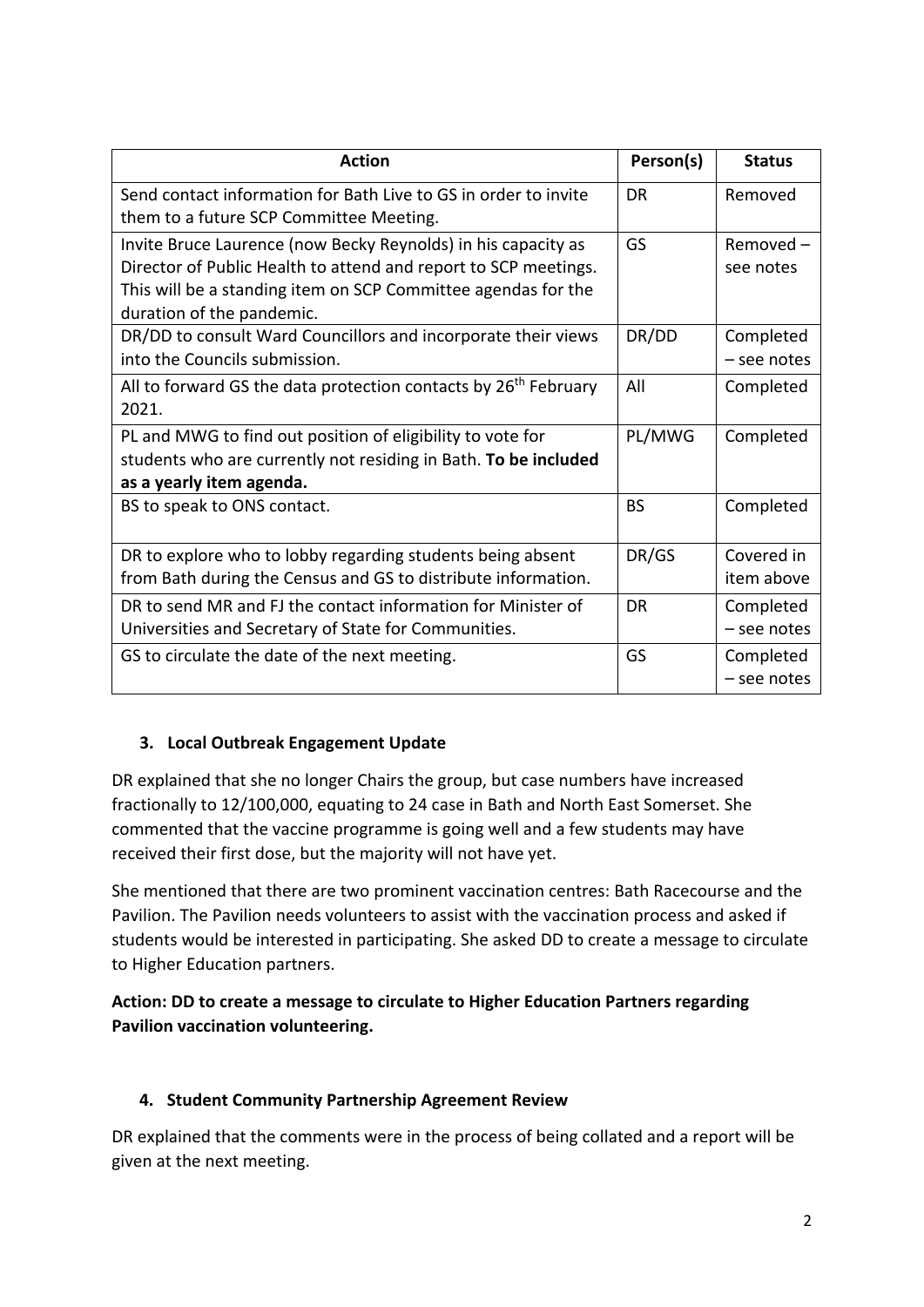**Action: Student Community Partnership Agreement Review to be reported on next meeting.**

#### **5. Student Community Partnership Action Plan**

SSM thanked GS for her work on the Review and the Action Plan. He mentioned that any outstanding comments will be reviewed shortly.

# **6. Student Community Partnership Report and Issues in the Community**

GS had drawn attention to the significant increase in complaints during the current academic year and recent analysis of their nature and occurrence. She showed the PowerBI charts to provide further detailed and comparative data. She mentioned in previous years the category 'Other' included anti-social behaviour, parking, and complaints that cannot be easily grouped. Complaints have been categorised by Ward as requested, and data can be grouped to show by year, type, and University. She noted this data will aid in planning campaigns throughout the coming years.

DD asked who the 'Other' category refers to in relation to complainant details. GS explained this to mean complaints referred by other than residents, e.g. the Council or Universities.

GS explained statistics regarding student complaints about long-term residents are also being considered.

DD noted in the report that legal action is being threatened and asked for clarification. GS explained that there are areas of the city where complainants are more likely to threaten legal action as solution to unresolved, or cases that take longer to address.

DR mentioned landlords could be encouraged to improve sound insulation to address issues of EPC and noise. GS noted the process of including landlords and letting agencies has begun.

AR asked if PowerBI map could be circulated and SSM explained DD&T at University of Bath may not allow it.

SSM clarified students are residents of Bath and for the Group to use the terms 'other residents' or 'long-term' and 'short-term' residents when discussing students and neighbours. He noted that the PowerBI maps are a great step forward and he can help with the coding of the Ward data as boundaries have changed in recent years. He asked when complaints are categorised from and GS confirmed within the academic year from September  $1<sup>st</sup>$  to August  $31<sup>st</sup>$ . SSM wished to clarify if Oldfield Park complaints were double that of Westmoreland and if regular complainants had been in contact and GS confirmed.

PL asked what can be learnt from second stage meetings. GS explained that in the current academic year one in four complaints are now going to second stage and this has partly been due to the increase in anti-social behaviour complaints. These have mainly related to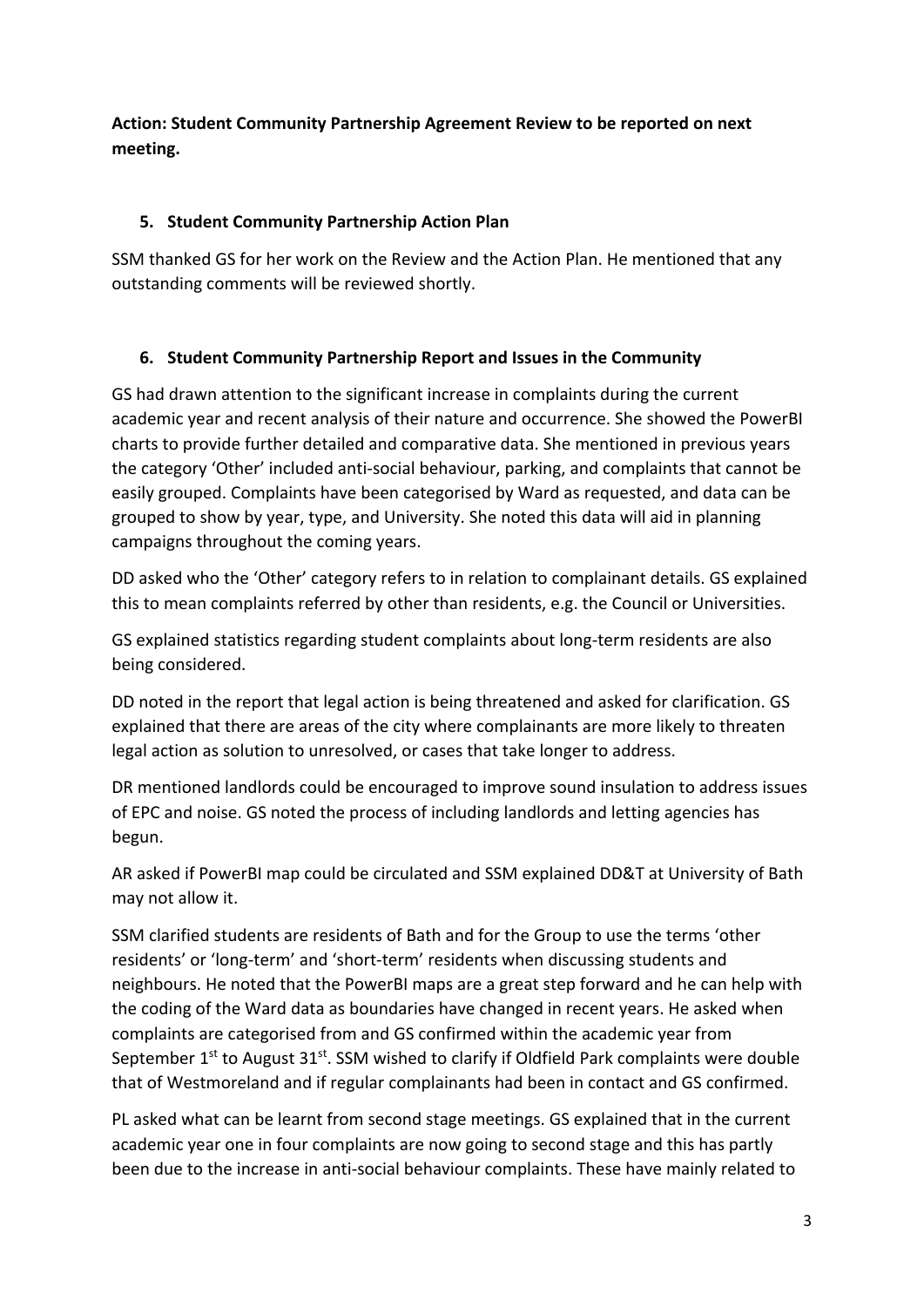misunderstanding around COVID-19 guidelines from long-term residents, particularly around social bubbles, and only a small proportion of complaints have been referred to disciplinary due to this. She mentioned that meeting students provided an opportunity to check their understanding of the SCP, get feedback on communications and every meeting ends by discussing student's wellbeing and experience and students are signposted on to Wellbeing Services and other services as necessary.

SSM noted to be aware that over time, with the help of the Community Wardens, different patterns may emerge including an increase or decrease in complaints.

# **7. British Heart Foundation Pack for Good Campaign**

GS explained that the British Heart Foundation team was furloughed until recently, so discussions and planning were delayed. She mentioned the meeting with Tim Reeves from British Heart Foundation, Bath Spa University, and University of Bath that decided a limited campaign will run this year with social media comms and local collection points to be organised replacing the metal bins in the community. She explained Norland College has been invited to participate also. She mentioned the Moving Out Campaign will run as normal with social media comms in May and door-knocking in June.

DR mentioned the Reuse Campaign and asked if there were ways students could repackage old items for new students to use. GS explained Tim Rawlings at the Council is keen to run a pilot scheme where letting agents help students create boxes of kitchen equipment to pass on to new students.

DD mentioned previously extra collections have been organised by the Council with funding from Universities and asked if these were still needed. PL confirmed extra collections would be needed as 70-80% of students are on campus and in the city. DD mentioned he could liaise with Waste Team.

# **Action: DD to liaise with Waste Team about extra collections.**

# **8. Welcoming Students to Bath**

DR mentioned electronic road signs could not be used for welcome messages for students as they are utilised for Clean Air Zone and COVID-19 comms. She noted that banners and signs on historic buildings would be challenging as they are listed buildings and asked for other suggestions on how to welcome students in September. DD mentioned using the Council website and the potential for banners on the Guildhall and cross points in Southgate and Milsom Street, but this would have a cost aspect.

Action: DD to investigate and check costs.

MR mentioned student volunteers could welcome students in City Centre. DR explained BID ambassadors could be involved and liaise specifically with students with badges and t-shirts. DR mentioned that comms should be focused on student-dense social media such as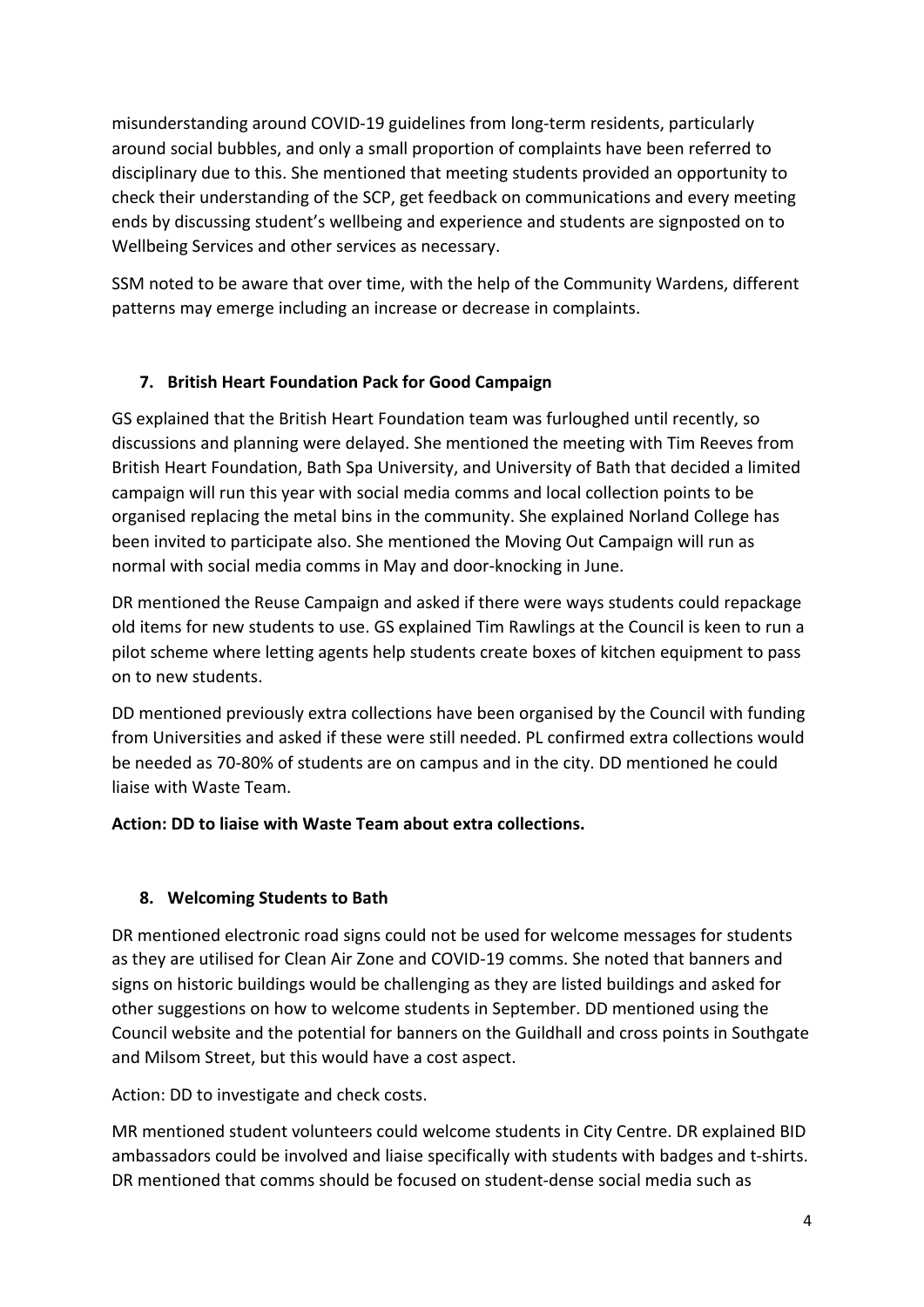Instagram. HHB agreed ambassadors are a good idea and to gather testimonials from longterm residents and organisations explaining they are excited for students to return, and also second and third year students explaining why they are excited to return. SSM mentioned Community Wardens can help focus on Oldfield Park and Westmoreland to aid relationships between students and Resident's Associations.

CD asked if an open letter can be submitted to a local newspaper expressing excitement. DD mentioned the Bath Chronicle and Bath Echo papers are less likely to post positive student stories but instead to try Richard Wyatt at the Bath Museum as there is a big reach that is then shared wider via social media. BS mentioned the Group should be wary of artificial news and instead focus on good news stories should be to promote actions and events students are participating in around September.

#### **9. Working Group Update**

GS referred to the update in the Student Community Partnership Report but noted Personal Safety has not met this year due to Chairing issues, but Sgt. Daniel Hatcliffe from Avon and Somerset Police has now taken this post and the group will meet in early May. She mentioned that Norland College has been invited to participate in all working groups, so representation of all partners is consistent within all groups.

She explained it would be good for the Board to have a stronger sense of what the Working Groups are up to and Working Groups will be added to future agendas to report and update the Group, starting with the Green Group at the next meeting. DR explained community safety is topical and could be discussed. She mentioned following the Sarah Everard case the Women's Councillors Group gathered to discuss how to be and feel safe in Bath. GS explained Annie Willingham, University of Bath Students' Union, and Emily Casey, Bath Spa University Students' Union, had discussed collaborative Student Safety projects and an informal meeting was held including Bath College and Norland College and subsequently an interactive map has been created and circulated to students to pin-point areas of the city students feel unsafe. She mentioned that this will be followed up by liaison with the police and the Council to explore solutions and funding to improve safety.

DR asked if Mental Health has been discussed in the Working Groups. GS explained it currently comes under the remit of Personal Safety and River Safety and has been discussed at the latter recently. DR mentioned it is important to discuss particularly after the effects of the pandemic for both students and long-term residents and suggested that a separate Working Group was created

#### **Action: Mental Health/Wellbeing Group to be created.**

SSM mentioned transportation needs to be discussed more as transport and housing are the two biggest emitters of carbon. He explained perhaps a wider partnership is needed to promote Active Travel and the Scooter Scheme.

#### **Action: Transportation Group to be created.**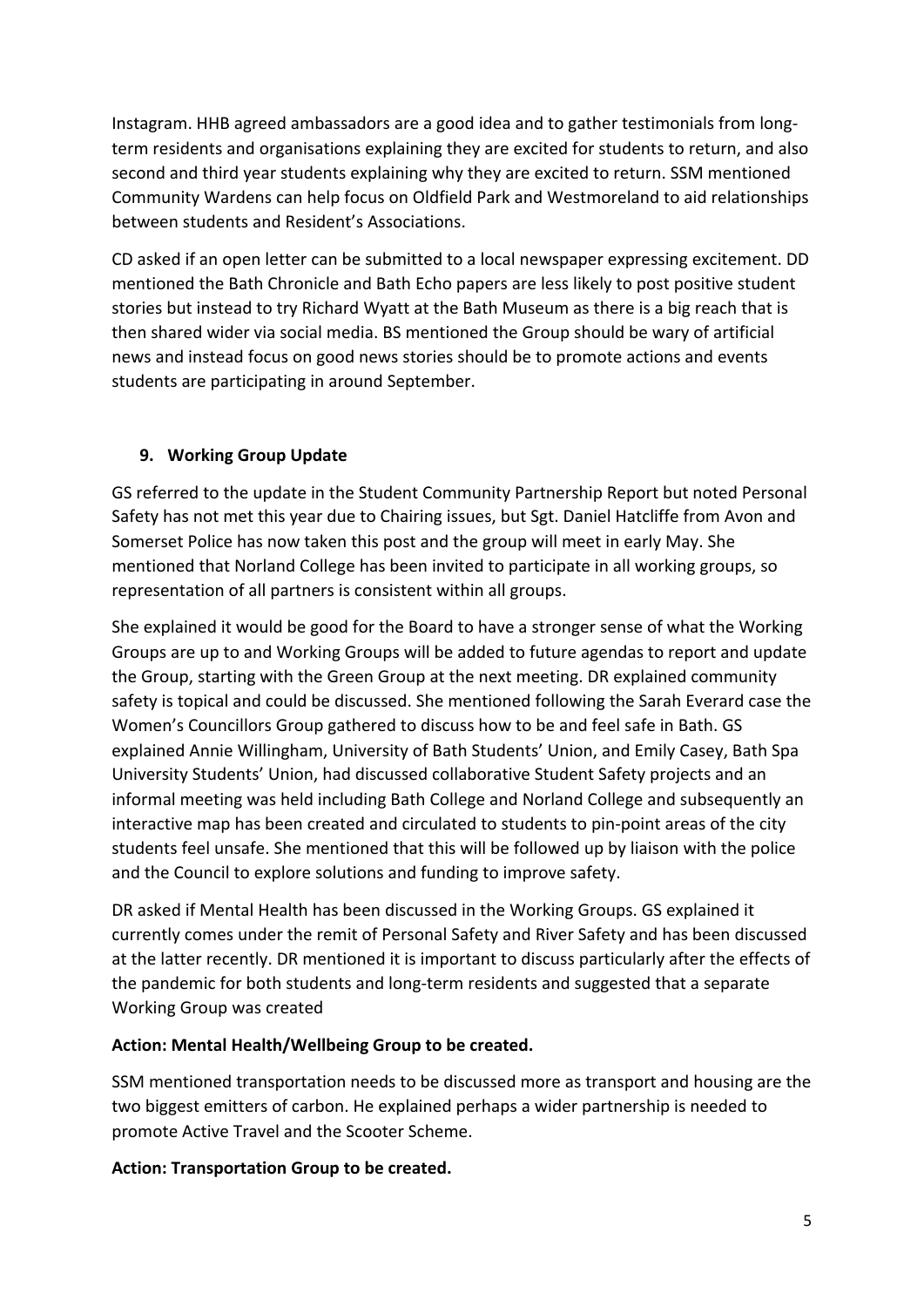BS wished to clarify the purpose and achievements of the Mental Health Group as lots of work is already being done in the Universities and wished to reduce duplication of work and groups. DR asked if BS would be a part of this new group to define the purpose. CD agreed and explained Mental Health and Transport are needed but raised concerns over the number of Working Groups now in the Partnership and asked if the Groups could be combined.

#### **10. AOB**

SSM mentioned contact with Jane Wildblood regarding the Climate Emergency and proposed she be invited to the next meeting to present on The One Shared Vision work to help give focus on next step in climate action.

#### **Action: Invite Jane Wildblood to next meeting. Add The One Shared Vision to agenda.**

KJ mentioned Mental Health is on the Personal Safety agenda for May and asked if a report to the next Board meeting would be of use to the Group. DR asked for a Personal Safety report to be included in the Mental Health Group, which would meet before the next Board meeting.

#### **Action: SCP to report to Mental Health Working Group once created.**

MR explained this would be her last Board Meeting and thanked the Group.

HHB explained this would also be her last Board Meeting and noted that going forward Friday meetings would be hard to attend for Bath College.

DR thanked the Group for all their work during the pandemic and closed the meeting.

#### **Actions:**

| <b>Action</b>                                                                                                  | Person(s) |
|----------------------------------------------------------------------------------------------------------------|-----------|
| DD to create message to circulate to Higher Education Partners regarding<br>Pavilion vaccination volunteering. | DD        |
| Student Community Partnership Agreement Review to be reported on next<br>meeting.                              | GS        |
| DD to liaise with Waste Team about extra collections.                                                          | DD        |
| DD to investigate and check costs.                                                                             | DD        |
| Mental Health Group to be created.                                                                             | GS        |